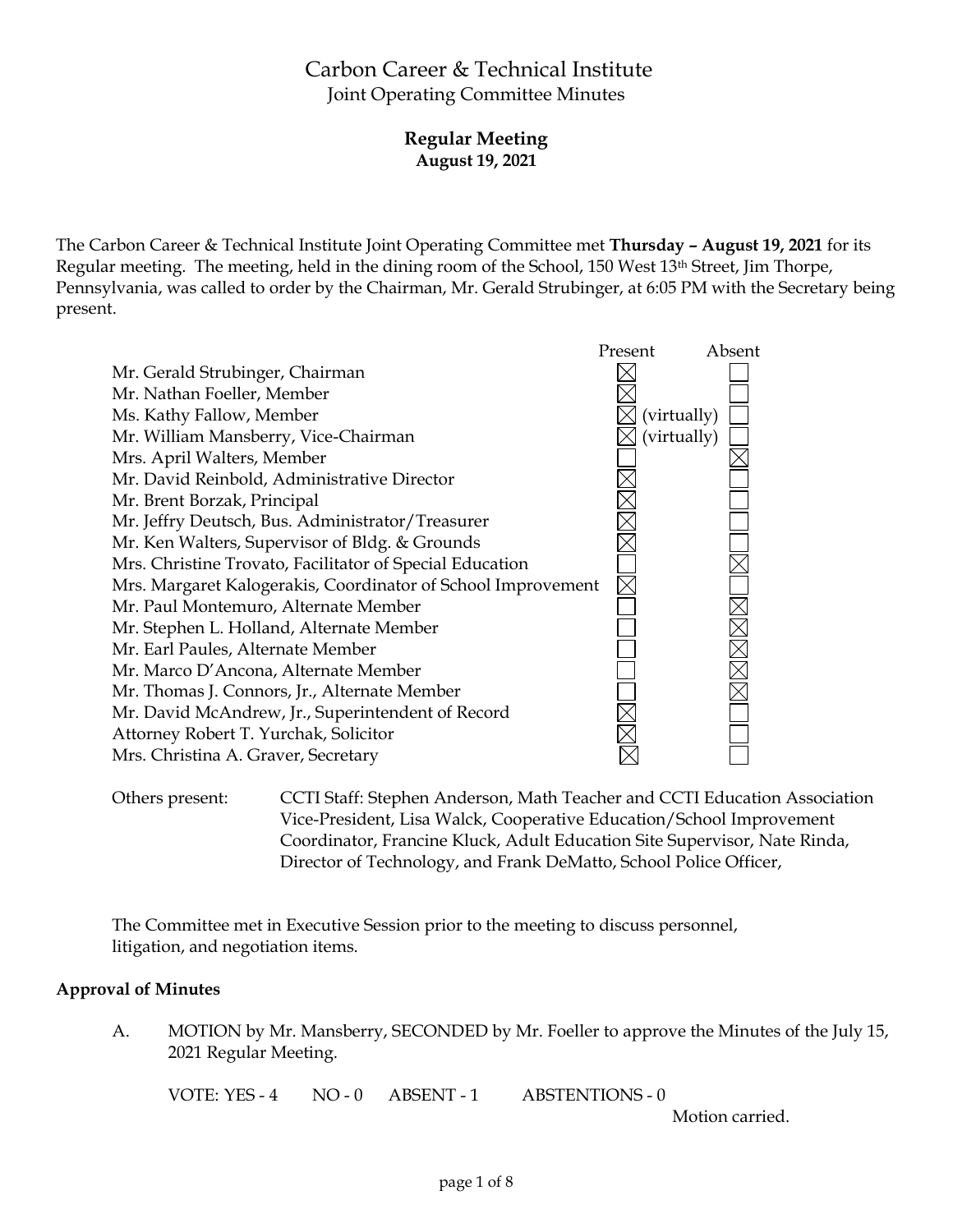B. MOTION by Mr. Mansberry, SECONDED by Ms. Fallow to approve the Minutes of the August 4, 2021 Special Meeting.

VOTE: YES - 4 NO - 0 ABSENT - 1 ABSTENTIONS - 0

Motion carried.

#### **Courtesy of the Floor to Visitors**

- Steve Anderson, CCTI Education Association Vice-President shared the following items in his report:
	- o Faculty has been working on lesson plans, completing coursework and preparing classrooms all summer and are ready to begin the new school year under the new schedule.
	- $\circ$  Reminded the Board and Administration that the Union is here and ready to help in any way they can to make CCTI a successful technical and academic school.
	- o Union was hoping to have a new contract by the start of the school year but negotiations are ongoing. Looking forward to a chance to meet with the JOC's team again next week to resolve the few remaining unsettled issues regarding the contract, and finalize a new contract soon.
	- o At this time we have a few questions:
		- Will we utilize remote learning days in place of snow days this year?
		- Is there any information available regarding hiring for the English or Physical Education positions?
		- The faculty was provided a schedule for the three in-service days next week, which did not include time for training sessions. Can we be provided with an advanced schedule for training sessions for future faculty times?
	- o Welcomed new Superintendent of Record, Mr. David McAndrew Jr. of Panther Valley. Look forward to working with him and seeing him at our monthly meet and discuss meetings.

# **Approval of Payment of Bills (July)**

A. MOTION by Mr. Foeller, SECONDED by Mr. Mansberry to approve Payment of Bills - General Fund and Other Accounts.

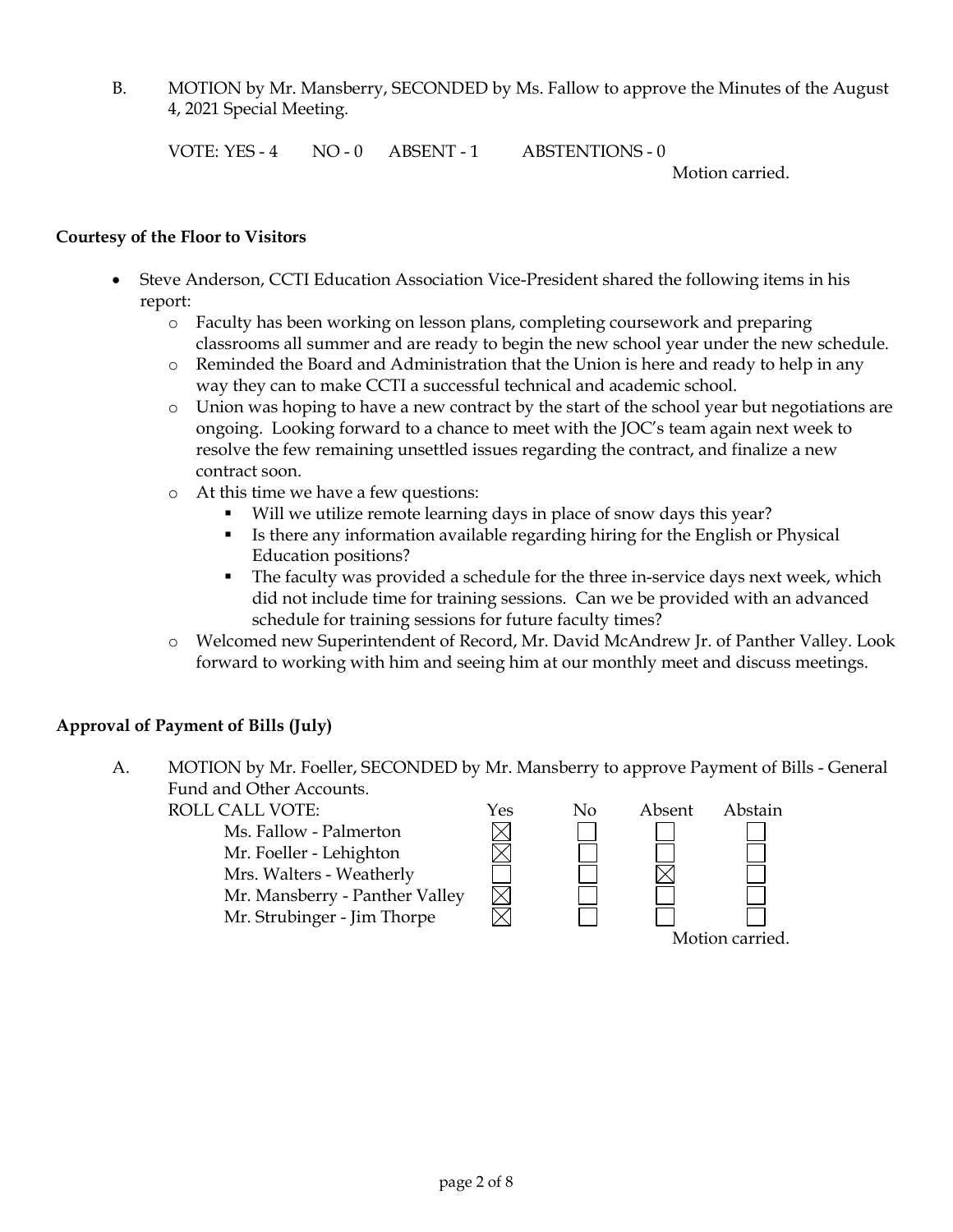# **Approval of Treasurer's Reports (June & July 2021)**

MOTION by Mr. Mansberry, SECONDED by Mr. Foeller that the following motions be approved:

- A. to approve the Treasurer's Report for June 2021 showing a final balance of \$5,134,791.64 in the General Fund, and \$71,385.20 in the Student Activities Account.
- B. to approve the Treasurer's Report for July 2021 showing a final balance of \$4,968,165.78 in the General Fund, and \$71,362.32 in the Student Activities Account.



### **Administrative Reports**

#### **Mr. Reinbold, Administrative Director introduced the following to present:**

A. Principal's Report – Mr. Brent Borzak

Administration and guidance have been planning and preparing for the start of the upcoming 2021-2022 school year. Student schedules are completed and will be e-mailed to parents before the start of the school year. All students are scheduled in all of their appropriate academic and career & technical courses and have received accepted letters. The annual back to school letter was sent out to all new and returning students. Dates have been set for all school-wide activities and events that are scheduled for the new school year. New Student Orientation will take place on August  $23<sup>rd</sup>$ , at CCTI, at 6 PM and we have invited new students to tour CCTI during the day on August 18<sup>th</sup>. The in-service schedule and activities have been prepared for August 23<sup>rd</sup> -25<sup>th</sup>. The first day of school for students is August 26<sup>th</sup>. We look forward to getting out in to the sending districts to present to the freshman students. We are eager to start the 2021-2022 school year.

B. Business Administrator's Report – Mr. Jeffry P. Deutsch, Business Administrator 2020-2021 CCTI Financial Status Update:

CCTI Administration is confident that it will report a surplus of approximately \$200,000 for the 2020-2021 fiscal/school year. This surplus will be official upon the completion of the 2020-2021 audit report which should be in October 2021.

Based on this projected surplus for 2020-2021, we are confident that CCTI will have a zero budget increase for the 2022-2023 school year (this would be the 9<sup>th</sup> year in a row with a zero budget increase).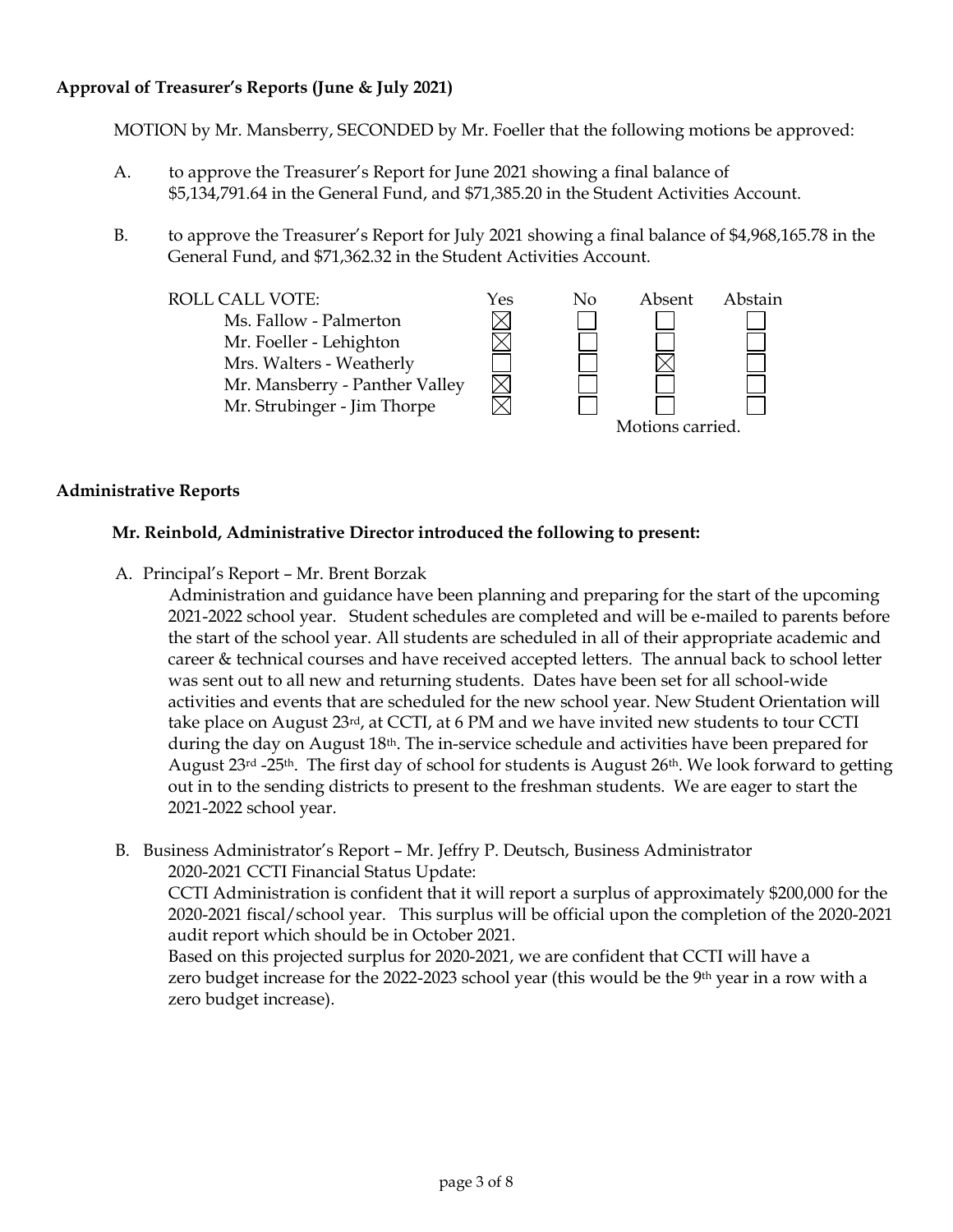# C. Building and Grounds Report – Mr. Ken Walters, Supervisor of Buildings and Grounds

- Over the teacher/student summer break my team
	- o sanitized the entire school
	- o changed all HVAC filters.
	- o ensured proper operating specs of the HVAC units including the additional bipolar Ionization Air Purification System.
	- o School vehicle inspections and maintenance were completed
	- o Emergency safety systems were maintained and inspected.
	- o All new LED lighting were completed
	- o Updated/added technical area machinery.
	- o Met with customers and have a signed agreement to build a 30' tiny home for the 2021-2022 school year and have a modular project following.

D. Technology Report – Mr. Nate Rinda, Director of Technology

- Set up of all new Apple iMac computers for Marketing.
- Set up 40 new Chromebooks from ECF Grant.
- Graphic Design lab Update Adobe Creative cloud and all apps.
- PowerSchool year roll over complete and server updated.
- Summer projects Room reconnects and updates after room cleanings/floor wax.
- Mass notification e-mails to students and parents has begun for next school year prep items.
- Drafting lab Updating AutoDesk software and removing older versions.
- Software license renewals.
- Chromebook prep for distribution.
- Continued support/training to staff and students with Google Suite and all technology needs.

# E. Adult Education Report – Ms. Francine Kluck, Adult Education Site Supervisor

#### **Course Offerings Fall 2021**

| Introduction to Precision Machining        |
|--------------------------------------------|
| ServSafe® Exam                             |
| Forklift                                   |
| PA State Inspection Mechanic Certification |
| Auto Collision                             |
| <b>GED Preparation Courses</b>             |
|                                            |

Program descriptions, orientations, and start dates are available at [www.carboncti.org/adult-education;](http://www.carboncti.org/adult-education) Fall 2021 schedule available. Follow our happenings on Facebook @cctiadulted or Carbon Career and Technical Institute – Adult Education.

### **Outreach and Program Development Report**

- July 20 GED orientation
- July 28 GED orientation
- August 3 Adult Education at Jim Thorpe Night Out
- August 4 GED Pearson Vue testing
- August 5 GED orientation
- August 11 GED orientation
- August 11- Nurse Aide Orientation
- August 19 Nurse Aide Orientation (con't)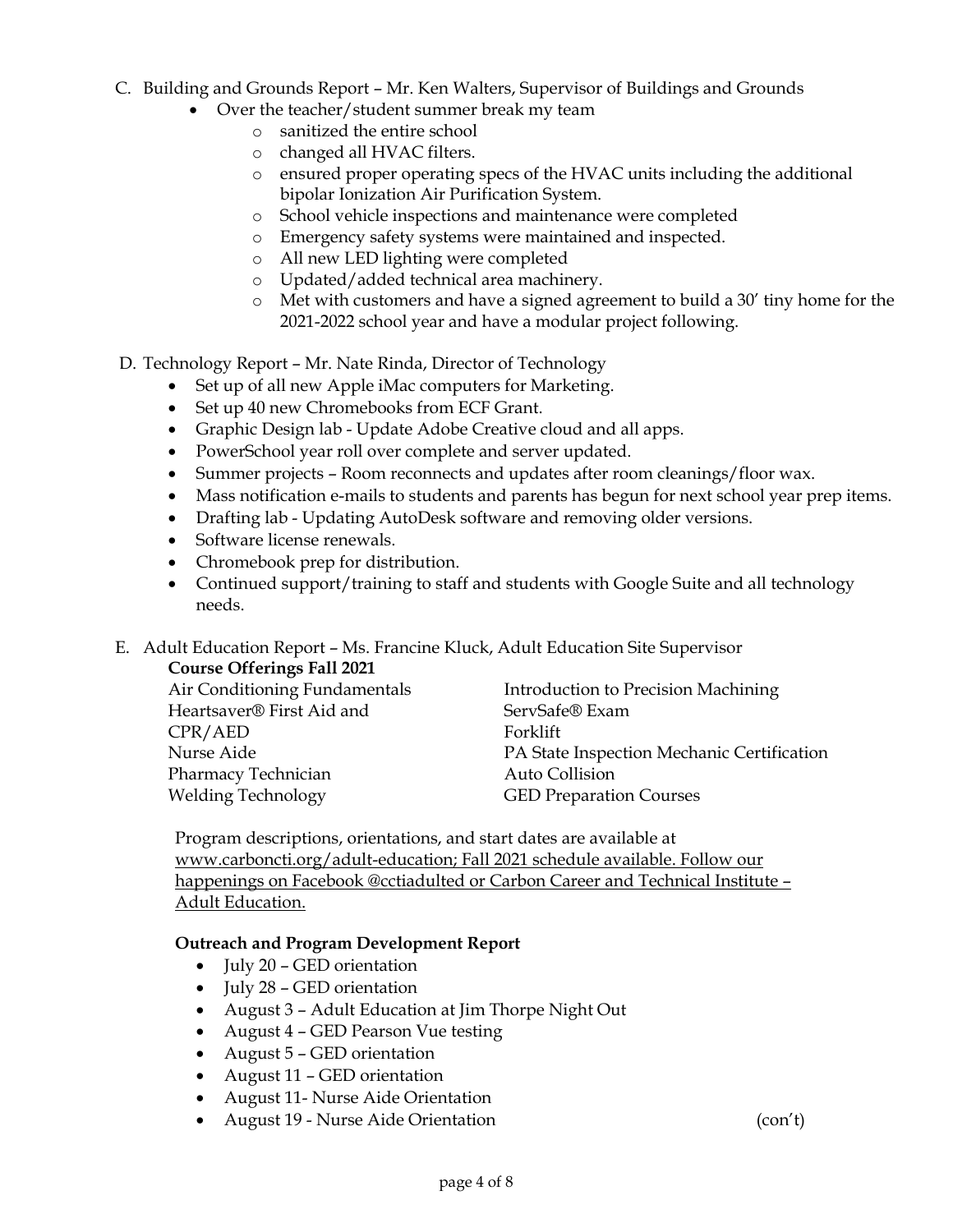August 27 – Rural Workforce Subcommittee of the St. Luke's Community Health Initiatives Committee

# **Grant Report – GED Classes**

 CCTI is an LCCC subcontractor through PA Department of Education Federal Literacy Grant to provide adult education and high school equivalency instruction to 64 individuals for 2021/2022. Day classes began July 13th.

# **Employment Opportunities**

- Carbon Career & Technical Institute is developing a pool of potential instructors for technical, business, and personal interest programs in the Adult Education Department. Please contact me if you have interest in teaching.
- F. Superintendent of Record Report Mr. David McAndrew, Jr., Panther Valley School District Superintendent
	- Mr. McAndrew thanked everyone for welcoming him and shared that he is excited to be here. He has always spoken highly of CCTI as the Principal at Jim Thorpe and now as the Superintendent at Panther Valley. He is looking forward to working with everyone.

# G. Director's Report

Mr. Reinbold thanked Steve Anderson and the members of the Act 93 team for being at the meeting and for working all summer to prepare for the school year. He said that everyone worked really hard all summer, sometimes seven days a week, even when out of the building corresponding via e-mail and texting each other back and forth with planning, especially with all of the transition this year with a new schedule and transitioning back from COVID. He said that CCTI is ready and will be in-person with students in the building starting Thursday. He said if we have to go back to some type of remote learning, we will be ready for that, as well. He then pointed out to the JOC and Steve to alert all to check the CCTI website for any up-dates. This is where all changes and updates regarding masking protocols, etc. can be found. He will and asked them to, direct parents, students, and staff members to the website to keep apprised of any changes.

### **Items of Business**

### *Personnel*

MOTION by Mr. Mansberry, SECONDED by Ms. Fallow that the following motions be approved:

### **Cooperative Education/School Improvement Coordinator Appointed**

A. to appoint Michele Klock Cooperative Education/School Improvement Coordinator, effective September 29, 2021.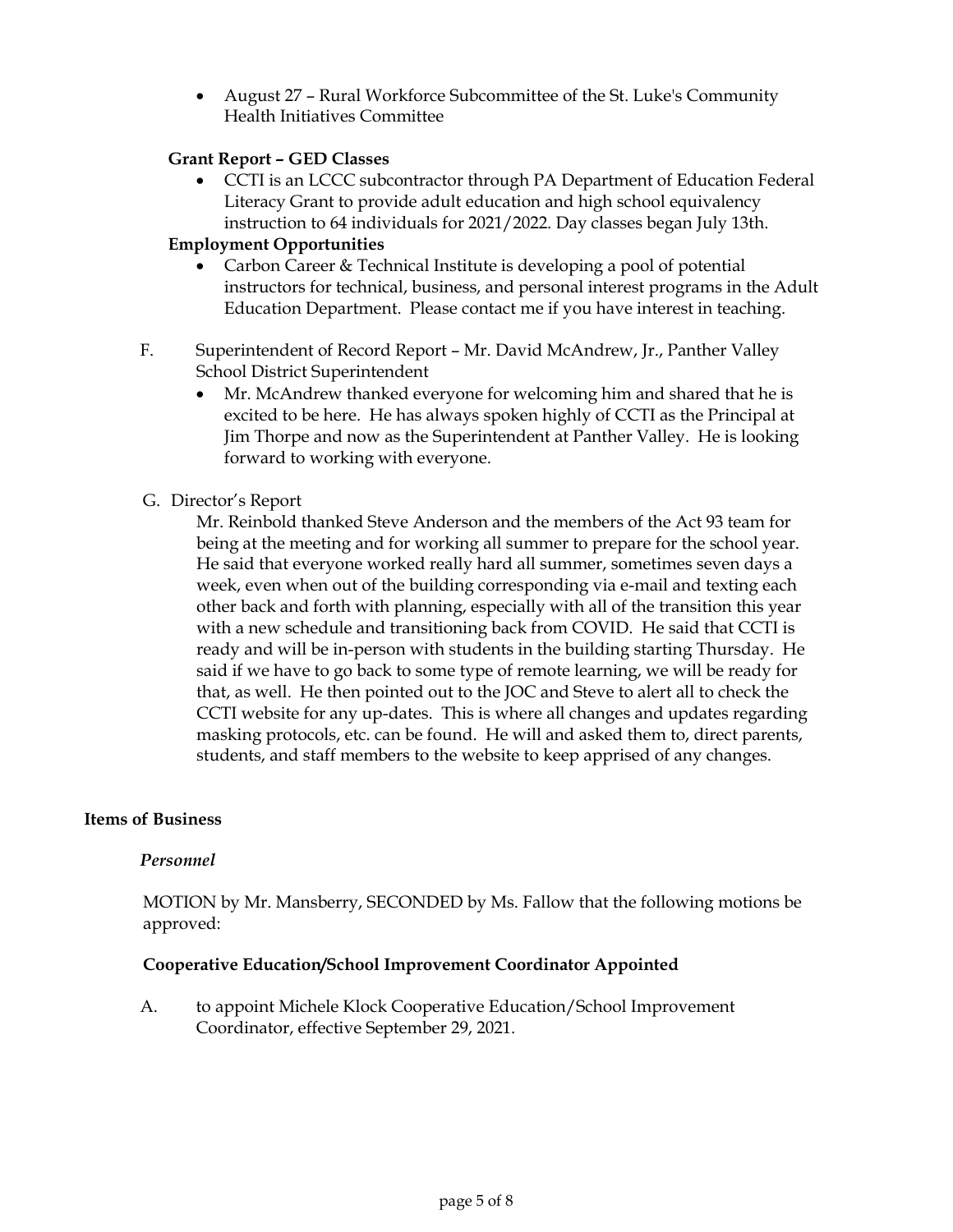### **Letter of Resignation Accepted**

B. to accept the letter of resignation received from Michele Klock, Graphic Design Instructor, effective September 29, 2021.

# **Graphic Design Instructor Appointed**

C. to appoint Maritza Reinbold Graphic Design Instructor, effective August 23, 2021 at a step 1 salary per the current Agreement between the Carbon Career & Technical Institute (CCTI) Joint Operating Committee and the CCTI Education Association.

### **Letter of Resignation Accepted**

D. to accept the letter of resignation received from Maritza Reinbold, Instructional Aide, effective August 19, 2021.

### **Letter of Resignation Accepted**

E. to accept the letter of resignation received from Katherine Baumgardt, English Teacher, as presented.

### **Teacher Mentors Appointed**

F. to appoint the following individuals as Teacher Mentor for the 2021-2022 school year at the approved stipend of \$750.00:

> Michelle Klock (Maritza Reinbold, Graphic Design Instructor) Scott Bartholomew (Physical Education Teacher)

### **Family Medical Leave Time Approved**

G. to approve Family Medical Leave time for employee #16072, effective July 22, 2021 through a date to be determined (not to exceed 12 weeks).

### **Attendance Officer Duties Assigned**

H. to assign Francis (Frank) L. DeMatto the duties of an attendance officer, in order to fulfill PA magisterial guidelines for the 2021-2022 school year.

### **Adult Education Site Supervisor Appointed**

I. to appoint Francine Kluck Adult Education Site Supervisor effective September 5, 2021 through September 4, 2022, as presented.

Note: There will be no deduction from the CCTI General Fund.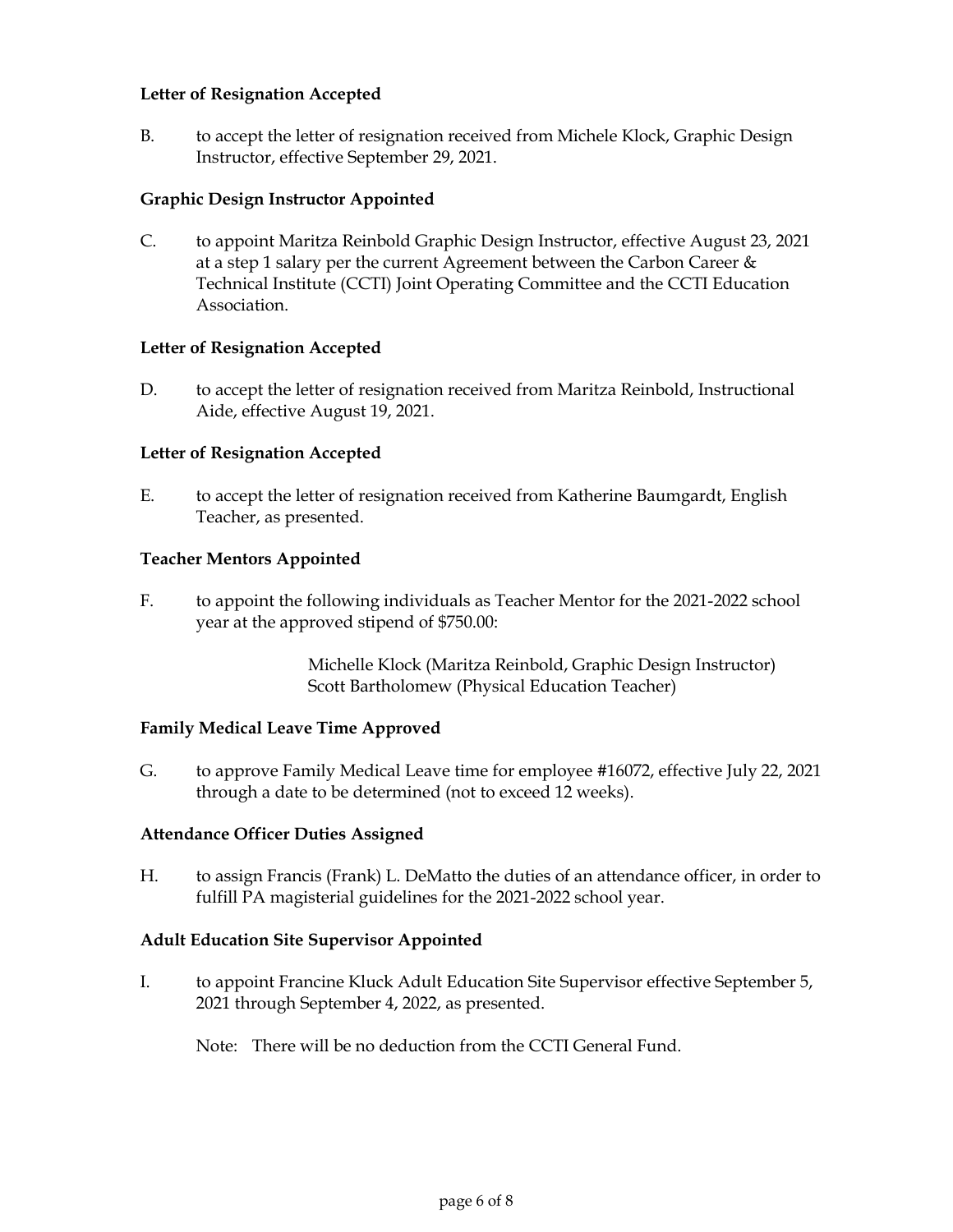# **Title IX and Section 504 Coordinator Appointed**

J. that Brent Borzak be appointed Title IX and Section 504 Coordinator for the Carbon Career & Technical Institute for the 2021-2022 school year.

# **Substitutes Approved**

- K. that the below listed individuals be approved to substitute for the 2021-2022 school year at the established rates, as follows:
	- Kyle Ahner SHINE Driver\*
	- Stephen Brili Custodial/Maintenance/Groundskeeper/Cleaner\*
	- Jeffrey Donadi SHINE Driver\*
	- Gerard Donati Teacher
	- Donald Flexer Teacher
	- Autumn Frey School Nurse
	- Jo Lynn Gazo Teacher
	- Jennifer Gonzalez Van/Bus Driver\*
	- Delmar Griggs Teacher, Tutor, Part-Time Integrated Math Instructor
	- John Gunsser Tutor, Part-Time Integrated Math Instructor
	- Angela Keck Teacher
	- Lynn Jo Kester SHINE Driver\*
	- Marlon Kohan Teacher, Instructional Aide, Tutor, PT Integrated Math Instructor
	- Sandra Kohutka Clerical\*, Van/Bus Driver\*
	- Maya Kowalcyk Teacher, Instructional Aide, Tutor, Part-Time Integrated Reading Instructor, Chaperone
	- Catherine McDonald Teacher, Tutor
	- Seth McLaughlin Teacher, Instructional Aide, Custodial/Maintenance/ Groundskeeper/Cleaner\*
	- Eileen Mirchel Teacher, Clerical\*
	- Bess Mitsakos Tutor
	- Spencer Moyer Teacher, Instructional Aide
	- Koreen Nalesnik Teacher, Instructional Aide
	- Robert Pathroff Teacher, Instructional Aide, Custodial/Maintenance/ Groundskeeper/Cleaner\*, Van/Bus Driver\*, SHINE Driver\*
	- Elizabeth Porter Administrative
	- Jeffrey Reed Teacher
	- Ashleigh Rehrig Custodial/Maintenance/Groundskeeper/Cleaner\*, Van/ Bus Driver\*
	- Marie Rosahac Teacher
	- Elizabeth Schlecht Instructional Aide, Chaperone, Van/Bus Driver\*
	- Eric Schlecht Custodial/Maintenance/Groundskeeper/Cleaner\*
	- Emily Shaffer Teacher, Instructional Aide
	- William Shirar Teacher, Instructional Aide
	- Susan Stermer School Nurse
	- Dennis Vavra Instructional Aide, Tutor, PT Integrated Reading Instructor
	- Geri Vavra Clerical\* (con't)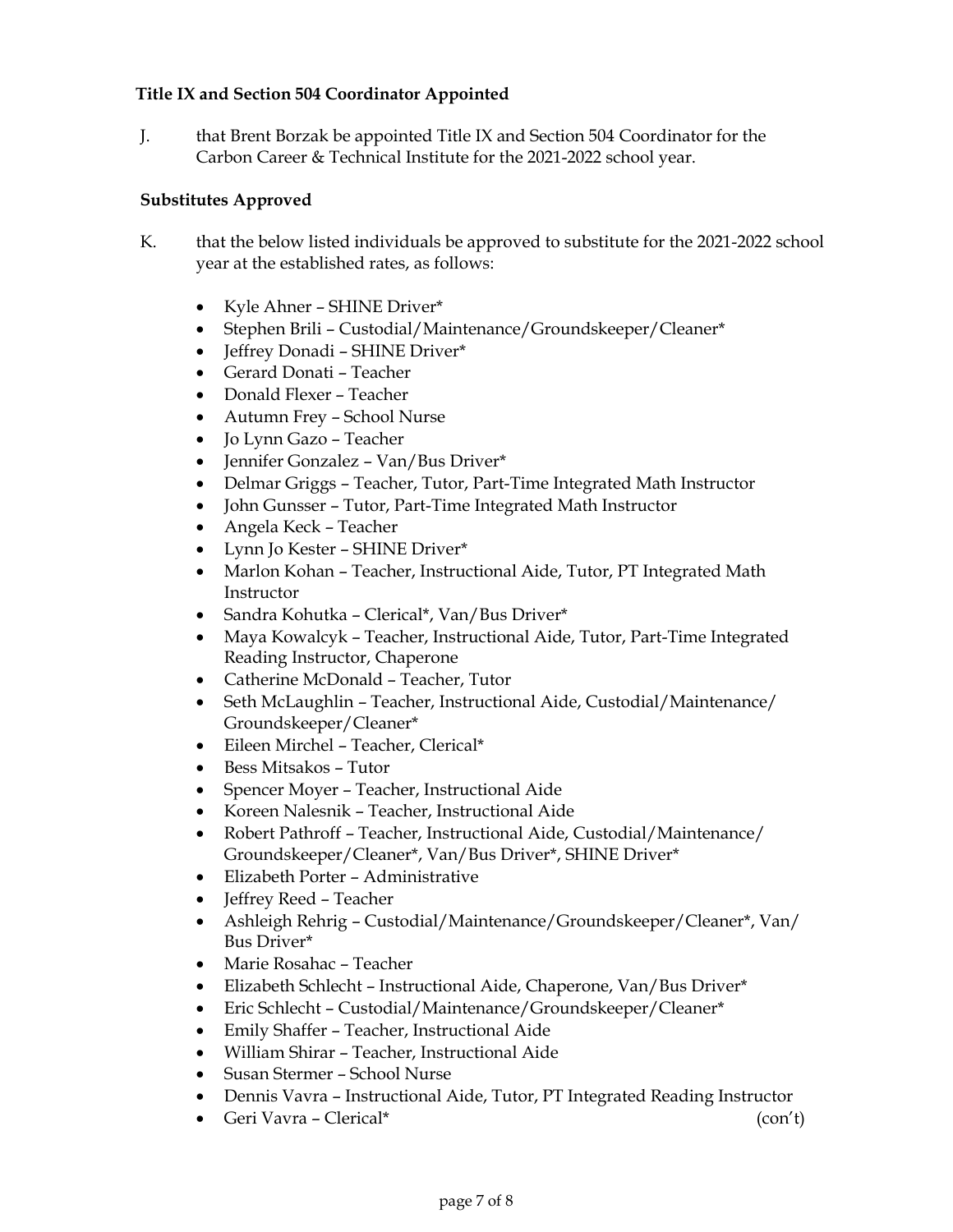- Jessica Wiese Teacher, Instructional Aide
- Douglas Witt Custodial/Maintenance/Groundskeeper/Cleaner\*
- Sherry Yorgey Instructional Aide
- John Zym Teacher

Note: \* Appointment through August 2022.

# **Additional Work Day Approved**

L. that Maritza Reinbold be approved one (1) additional work day, prior to August 23, 2021 at her per diem rate.

# **Teacher Mentor Appointed**

M. to appoint Michael Wildoner Teacher Mentor (Academic Teacher) for the 2021- 2022 school year, as needed at a stipend of \$750.00.

# **Category C (long-term) Substitute Teacher Approved**

N. to approve Adam Reichard as a Category C (long-term) substitute teacher (English), effective August 23, 2021 through the end of semester 1 at a pro-rated step 1 salary, as per the current CCTI Education Association Agreement.

# **Additional Work Day Approved**

O. that Adam Reichard be approved one (1) additional work day, prior to August 23, 2021 at his per diem rate.

### **Letter of Resignation Accepted**

P. to accept the letter of resignation Received from Dave Reinbold, Administrative Director, effective February 5, 2022.

The JOC members thanked Mr. Reinbold for all he has done over the years. They shared that he was efficient and gracious and thanked him for his service.

| ROLL CALL VOTE:                | Yes | Nο               | Absent | Abstain |
|--------------------------------|-----|------------------|--------|---------|
| Ms. Fallow - Palmerton         |     |                  |        |         |
| Mr. Foeller - Lehighton        |     |                  |        |         |
| Mrs. Walters - Weatherly       |     |                  |        |         |
| Mr. Mansberry - Panther Valley |     |                  |        |         |
| Mr. Strubinger - Jim Thorpe    |     |                  |        |         |
|                                |     | Motions carried. |        |         |

### *Education*

### NONE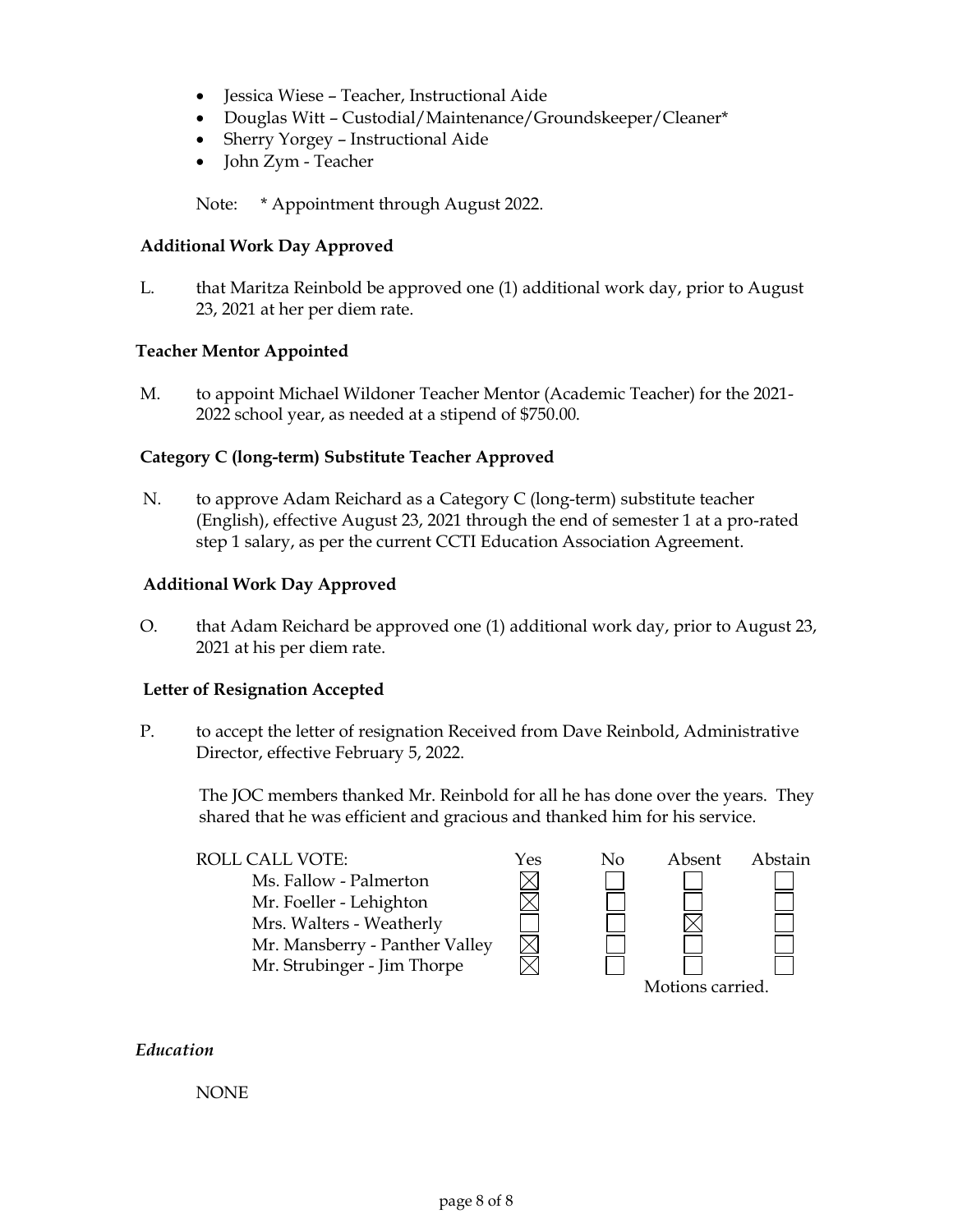#### *Budget & Finance*

#### **Transportation Contracts Approved**

A. MOTION by Ms. Fallow, SECONDED by Mr. Mansberry that Transportation Contracts be approved with the following Contractors for 2021-2022, noting that each Contractor will be paid any cost for gasoline used to fulfill the terms of this contract which exceed \$2.00 per gallon:

> Jim Thorpe Area School District (410 Center Avenue, Jim Thorpe) 2021-2022 - \$52.00/day per bus

 George's Transportation Company, Inc. (84 Ashtown Drive, Lehighton) (Lehighton Area School District) 2021-2022 - \$92.00/day per bus

 George's Transportation Company, Inc. (84 Ashtown Drive, Lehighton) (Lehighton Area School District – Mid-Day Run) 2021-2022 - \$91.00/day per bus

Leon George II School Buses, Inc. (660 Delaware Avenue, Palmerton) (Palmerton Area School District) 2021-2022 - \$227.00/day per bus

Panther Valley School District (1 Panther Way, Lansford) 2021-2022 - \$96.00/day per bus

 Weatherly Area School District (602 Sixth Street, Weatherly) 2021-2022 - \$140.00/day per bus

VOTE: YES - 4 NO - 0 ABSENT - 1 ABSTENTIONS - 0

Motion carried.

*Buildings & Grounds*

NONE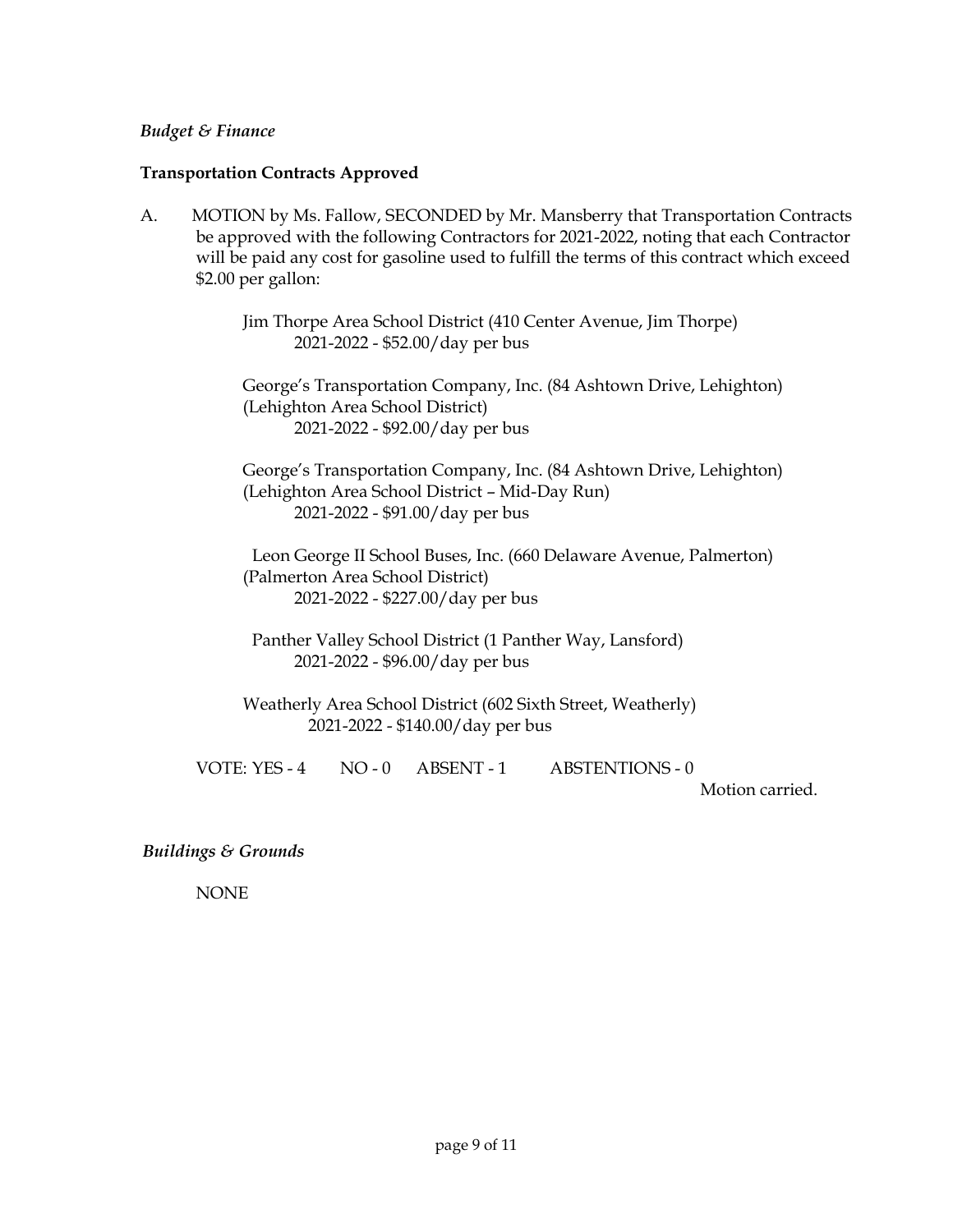# *Administrative*

MOTION by Mr. Mansberry, SECONDED by Mr. Foeller that the following motions be approved:

# **2022 Prom Date Approved**

A. to approve the 2022 Prom date of May 20, 2022 to be held at Penn's Peak. Jim Thorpe, PA. The prom will be open to students in grades 9-12 and their designated guests.

#### **First Reading Policy Approved**

B. to approve the first reading of Policy 200 (Pupils).

VOTE: YES - 4 NO - 0 ABSENT - 1 ABSTENTIONS - 0

Motions carried.

#### **Reports**

#### **Foundation Report Accepted**

A. MOTION by Mr. Mansberry SECONDED by Mr. Foeller to accept the Carbon Career & Technical Institute Foundation Report, as presented.

Note: The balance in this account stands at \$969.45.

VOTE: YES - 4 NO - 0 ABSENT - 1 ABSTENTIONS - 0

Motion carried.

### **Administrative Reports**

- A. MOTION by Mr. Mansberry, SECONDED by Mr. Foeller to accept Administrative Reports from the following:
	- a. Mr. Brent Borzak, Principal
	- b. Mrs. Christine Trovato, Facilitator of Special Education
	- c. Ms. Francine Kluck, Adult Education Site Supervisor

VOTE: YES - 4 NO - 0 ABSENT - 1 ABSTENTIONS - 0

Motion carried.